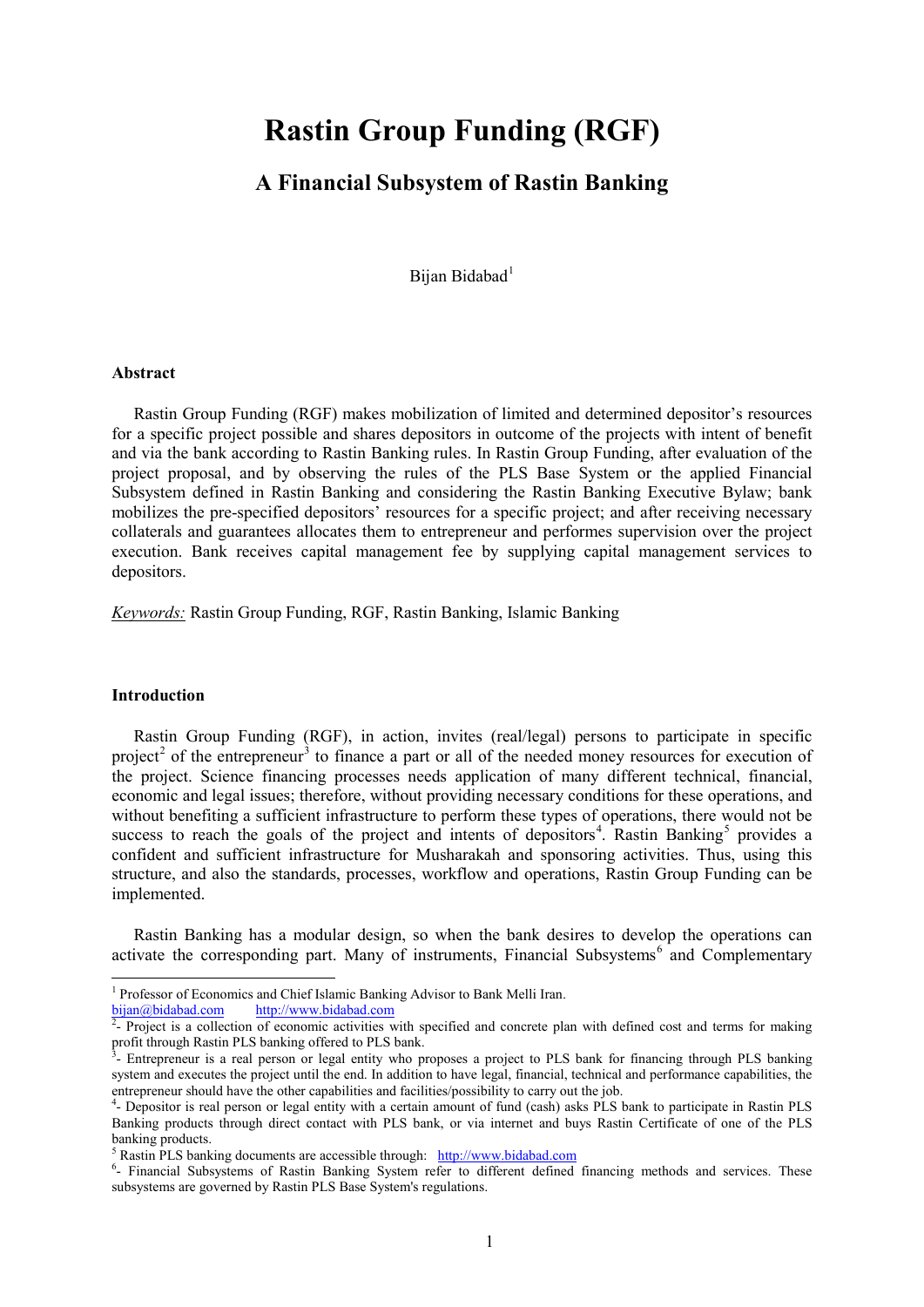Systems<sup>[7](#page-1-0)</sup> will be used correspondingly when the full system of Rastin Banking is installed. Rastin Group Funding just uses some particular parts of the Rastin Banking infrastructure and operations.

### **Rastin PLS Base System and its Financial Subsystems**

**.** 

Rastin PLS Base system<sup>[8](#page-1-1)</sup> refers to the main process and general regulations of Rastin Profit and Loss Sharing (PLS) Banking system. On request and on behalf of depositor<sup>[9](#page-1-2)</sup>, bank<sup>[10](#page-1-3)</sup> invests his fund in one of Rastin PLS products and instead, gives Rastin Certificate of the selected project<sup>[11](#page-1-4)</sup> to him and allocates his fund to selected project of entrepreneur; and supervises the implementation and execution of project. At the end, after deducting its own commission, bank divides the profit/loss (if any) among engaged sides (depositors and entrepreneur). Bank is agent of depositor, and is responsible for observing his rights (depositor). He must use all his expertise to reach this end. The bank's trustee unit<sup>[12](#page-1-5)</sup> will supervise the obligations carry out of entrepreneur on behalf of depositor and bank receives commission for his financial intermediation. In Rastin PLS Base system, *Musharakah* (Participation) Certificates are used for finite projects<sup>13</sup>, and *Pazireh* (Subscripted) Certificates are used for infinite projects<sup>14</sup>. These two certificates belong to the category of Rastin Certificates; and activities are done under Rastin Banking regulations. Fixed profit rate is eliminated in Rastin PLS banking and return rate is calculated according to the real return of capital in real economy. Most of the regulations of Rastin PLS Base system are extended to its Financial Subsystems.

To make the bank capable to reach his goals in a proper way, this system has its own organization, structure and working process. Major topics in Rastin PLS Base system consist of organizational, professional behavior of assessor<sup>[15](#page-1-8)</sup> and trustee, project proposal<sup>[16](#page-1-9)</sup>, assessment, guarantees, collaterals and entrepreneur cash contribution (brought), insurance, contract set-out, supervision, entrepreneur<sup>17</sup>, financial transparency, information disclosure, governance, auditing, Rastin Participation Accounting, change of project timing, settlement, bank receipts, transforming Pazireh (Subscripted) Certificates into shares of entrepreneur company, inspection and commodity standard, auxiliary financial tools, unexpected accidents (*Force Majeure*), arbitration and more …

<span id="page-1-0"></span><sup>&</sup>lt;sup>7</sup>- Complementary Systems of Rastin Banking refer to different defined compliment innovations, web-systems and other methods and procedures that offer complementary services to facilitate financial operations of the bank. 8 Bidabad, Bijan, Rastin Profit and Loss Sharing (PLS) Base System. Journal of Islamic Economics, Banking and Finance

<span id="page-1-1"></span><sup>2014.</sup> http://www.bidabad.com/doc/pls-base-en.pdf<br>
<sup>9</sup> Depositor is a real or legal person who asks PLS bank to participate his certain amount of fund (cash) in Rastin PLS

<span id="page-1-2"></span>banking products through direct contact or internet and buys Rastin Certificate of one of the PLS banking products.

<span id="page-1-3"></span>In Rastin PLS banking, bank is a unit which allocates resources from depositors to entrepreneur and according to specific contracts the obtained profit or loss is divided between depositor, entrepreneur. By receiving commission (*Joalah* fee), bank provides capital management services to depositor, and invest his resources according to his choice and in return, delivers Rastin Certificate to him. Bank has to protect depositors' rights by using all his specialized potentialities.

<span id="page-1-4"></span><sup>&</sup>lt;sup>11</sup> Project is a collection of economic activities with specified and concrete plan with defined cost and term for making profit through Rastin PLS banking offered to PLS bank.

<span id="page-1-5"></span> $12$  The trustee unit is a unit in Rastin PLS bank for supervision and control of Rastin PLS proposed projects on behalf of bank and regarding good performance of projects in comparison to initial proposal through key indicators and financial reports till final delivery of project.

<span id="page-1-6"></span> $13$  - Finitude projects are those projects that after completion of construction and by starting utilization period are to be consumed from viewpoints of bank and depositor. Finitude projects are not productive in depositor's viewpoint and do not make value added for depositor, although the depositor in utilization period receives his installments for principal or rent of the project.

<span id="page-1-7"></span><sup>&</sup>lt;sup>14</sup> - Infinitude projects are those projects that after completion of construction period and starting utilization period are productive in viewpoints of depositor and entrepreneur, and depositor shares in the yield of the project.<br><sup>15</sup> Assessment unit is a unit in PLS department of PLS bank which assesses the competence and capabilities of entre

<span id="page-1-8"></span>and his proposal.

<span id="page-1-9"></span><sup>&</sup>lt;sup>16</sup> Proposal is a written document covering a collection of necessary information about the proposed project of entrepreneur and describes analytical justification of the project from economic, technical and financial points of view, with enclosed necessary legal licenses and documents which is submitted to Rastin PLS bank by entrepreneur. After evaluation of bank if be approved, the proposal will be a reference document and can be used against entrepreneur executive operations.

<span id="page-1-10"></span><sup>17</sup> Entrepreneur is a real or legal entity who proposes a project to PLS bank for financing through PLS banking system and executes the project until the end. In addition to have legal, financial, technical and performance capabilities, the entrepreneur should have the other capabilities and facilities/possibilities to carry out the job.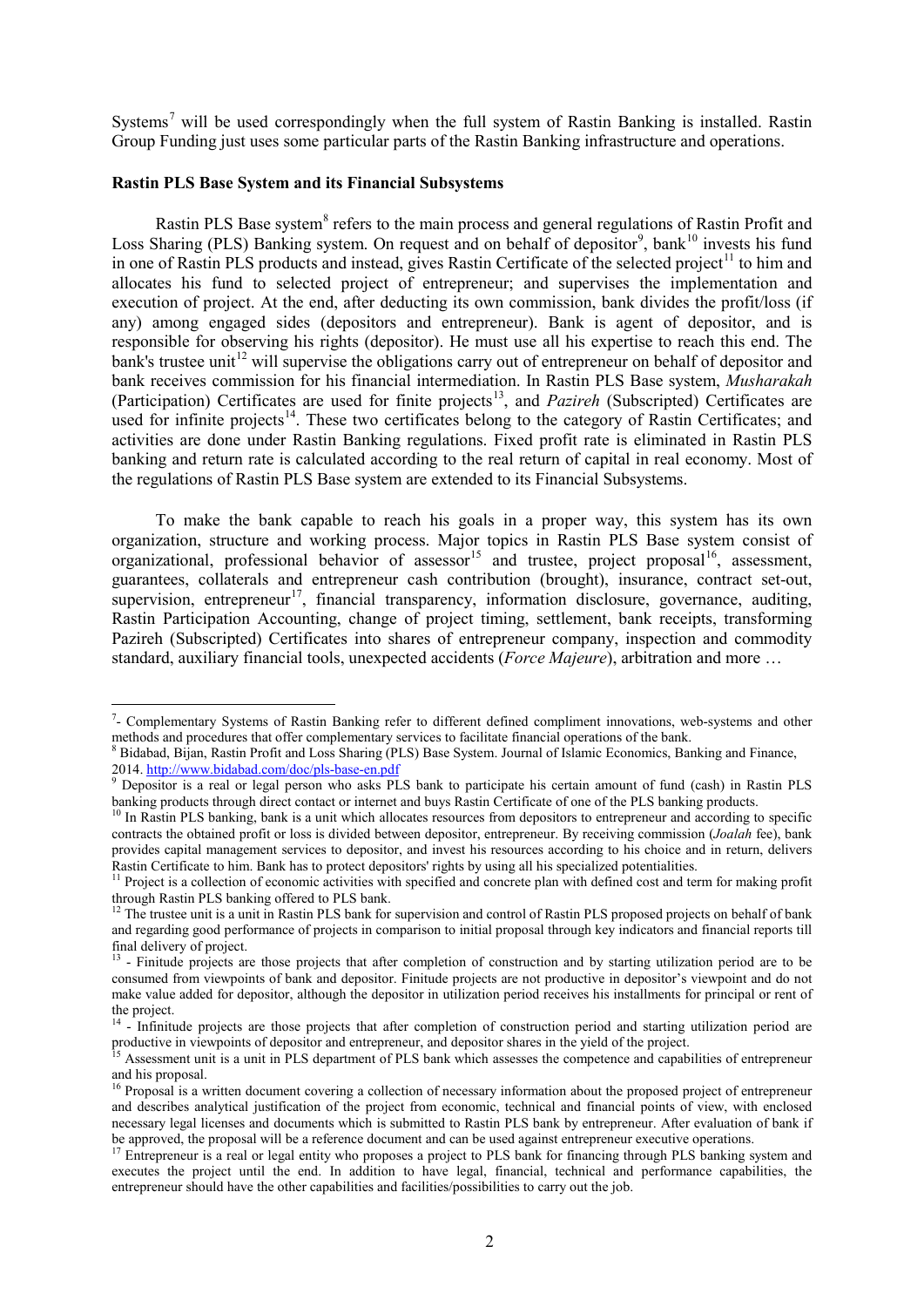Rastin PLS Financial Subsystems refer to specific financing methods or services in Rastin PLS Banking. These subsystems work under general regulations of Rastin PLS Base system, and are:

- 1. Joalah Financial Sharing  $(JFS):^{18}$  $(JFS):^{18}$  $(JFS):^{18}$  is a method in which, bank finances entrepreneur (producer) from depositor's resources or the provided sources by buyer; by selling Future Certificates (to depositor or buyer) and in framework of another *joalah* contract, entrepreneur produces the buyer requested commodity. Future Certificate is used in JFS.
- 2. *Mudarabah* Financial Sharing (MFS):<sup>[19](#page-2-1)</sup> is a kind of *mudarabah* under Rastin PLS banking in which bank introduces the entrepreneur project proposal in the field of trade or transaction of commodities (commerce) to depositors and by selling them *Mudarabah* Certificates, finances the entrepreneur (*modarib*). In MFS *Mudarabah* and Periodic *Mudarabah* Certificates are used.
- 3. Installment Financial Sharing (IFS): [20](#page-2-2) in IFS, installer (*moghsit* or depositor) will finance a portion of the needed fund of entrepreneur through the bank for a certain period of time (amortization period). The entrepreneur will pay back his share by installments and will own the total property of the project and IFS ends. IFS can be carried out through one of the contracts of Ordinary *Mughasatah* (Installment), Rental *Mughasatah* (installment) and *Musharakah* (sharing) *Mughasatah* (installment); and by application of three related kinds of certificates of Ordinary *Mughasatah* and Rental *Mughasatah* Certificates for finite projects and *Musharakah Mughasatah* Certificate for infinite projects.
- 4. <u>Rent Financial Sharing (RFS):<sup>[21](#page-2-3)</sup></u> entrepreneur temporarily donates the ownership of a part of his productive asset<sup>22</sup>, rental asset<sup>23</sup> or dead asset<sup>[24](#page-2-6)</sup> to depositor who finance him but keeps it as mortgage. Then pays back the fund received from the yields of the asset proportional to depositor's share to depositor at the end of contract, or periodically. The original deposit of depositor will be given back to him after the end of project. The profit of the project will be given to depositor periodically or in a lump. Mortgage Sharing, Periodic Mortgage Sharing, Mortgage *Mudarabah* (commerce), Periodic Mortgage *Mudarabah*, Mortgage *Muzaraah* (cultivating), Periodic *Muzaraah*, Mortgage *Mugharasah* (planting), Periodic Mortgage *Mugharasah*, Mortgage *Musaghah* (irrigation), Periodic Mortgage *Musaghah*, Mortgage *Istisna* (industrial/manufacturing), Periodic Mortgage *Istisna* and Rental Certificates are used in RFS.
- 5. Bail Financial Sharing (BFS):  $\frac{25}{12}$  $\frac{25}{12}$  $\frac{25}{12}$  is the application of deposit of depositor by entrepreneur to produce a defined commodity and delivering the commodity or paying back its value in future specific time. BFS uses Bail Certificate.
- 6. Rastin Group Funding (RGF): is collecting of deposits of specific depositors for specific beneficial project under the regulations of Rastin Banking. In RGF, Rastin certificate is not issued.
- 7. Rastin Personal Security (RPS):  $^{26}$  $^{26}$  $^{26}$  to create competitive conditions and to increase the efficiency of social security insurance and diminishing antitrust of social security systems and pension funds, private and public pension funds are established according to Rastin Banking regulations. People and firms can allocate a portion of their obligatory (or optional) insurance premium payments (for himself or his employees) for social security to the funds that operate under Rastin Personal Decurity (RPS) and enjoy its benefits. Therefore, they will be exempted from obligatory insurance premium payments equal to the payment they have paid to these funds. RPS uses Social Security

**.** 

<span id="page-2-0"></span><sup>&</sup>lt;sup>18</sup> Bidabad, Bijan, Joalah Finance Sharing (JFS). Journal of Islamic Economics, Banking and Finance, 2014.<br>http://www.bidabad.com/doc/jfs-paper-en.pdf

<span id="page-2-1"></span><sup>&</sup>lt;sup>19</sup> Bidabad, Bijan, *Mudarabah* Financial Sharing (MFS). Journal of Islamic Economics, Banking and Finance, 2014.<br>http://www.bidabad.com/doc/mfs-paper-en.pdf

<span id="page-2-2"></span><sup>&</sup>lt;sup>20</sup> Bidabad, Bijan, Installment Financial Sharing (IFS). Journal of Islamic Economics, Banking and Finance, 2014.<br>http://www.bidabad.com/doc/ifs-paper-en.pdf

<span id="page-2-3"></span><sup>&</sup>lt;sup>21</sup> Bidabad, Bijan, Rent Financial Sharing (RFS). Journal of Islamic Economics, Banking and Finance, 2014.<br>  $\frac{http://www.bidabad.com/doc/rfs-paper-en.pdf}{22}$  "Productive assets" refers to the assets of an operating firm.

<span id="page-2-7"></span>

<span id="page-2-6"></span><span id="page-2-5"></span><span id="page-2-4"></span><sup>&</sup>lt;sup>23</sup> "Rental assets" refers to those assets, which can be let.<br><sup>24</sup> "Dead assets" refers to non-operating (suspended) firms or uncultivated lands assets.<br><sup>25</sup> Bidabad, Bijan, Bail Financial Sharing (BFS). Journal of Islami <http://www.bidabad.com/doc/bfs-paper-en.pdf><br><sup>26</sup> Bidabad, Bijan, Rastin Personal Security (RPS). Journal of Islamic Economics, Banking and Finance, 2014.

<span id="page-2-8"></span><http://www.bidabad.com/doc/rps-paper-en.pdf>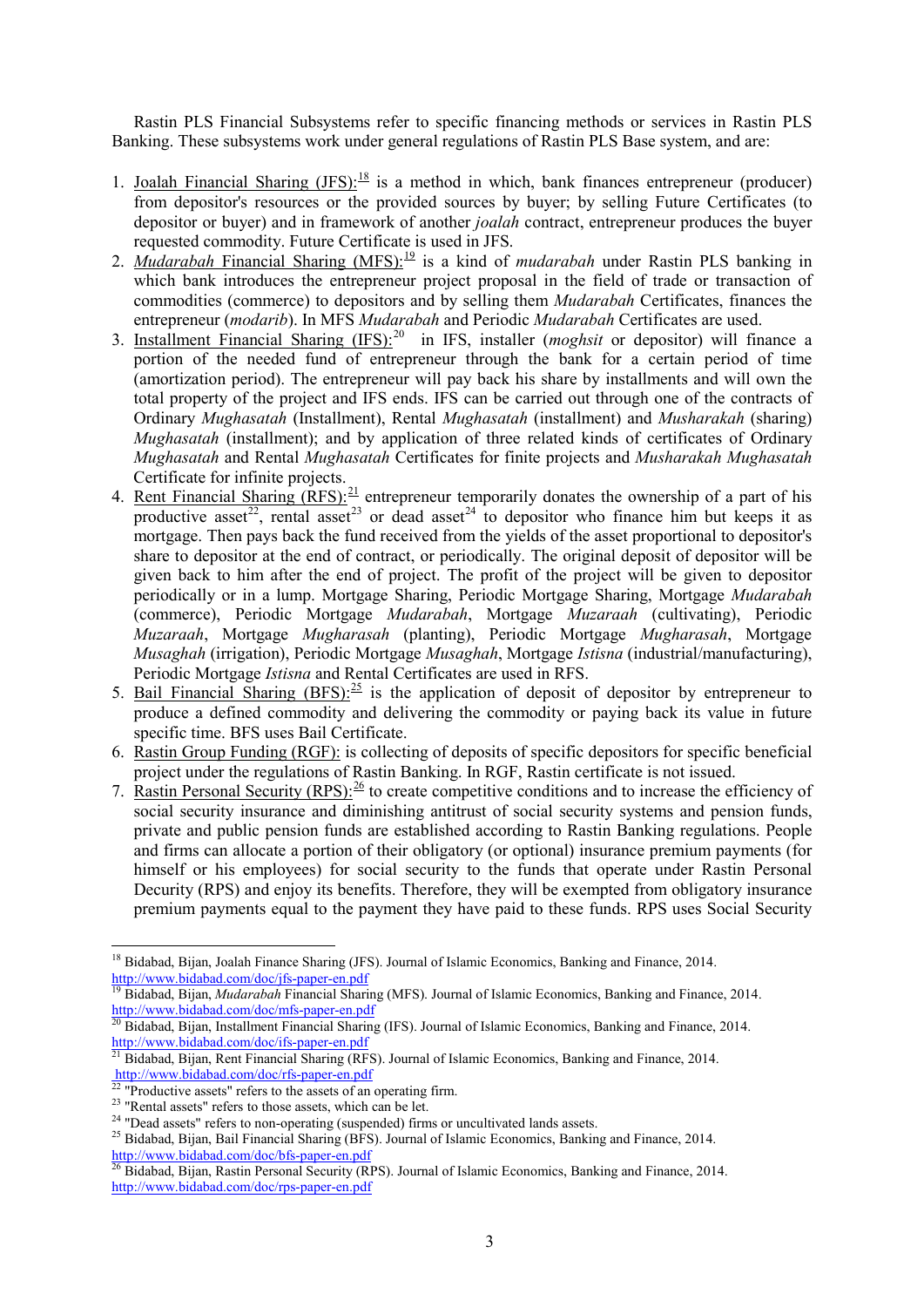Certificate, Personal Security Certificate and Pension Security Certificates.

- 8. Rastin Social Takaful  $(RST)^{27}$  $(RST)^{27}$  $(RST)^{27}$ : benevolent people can deposit their funds at banks for charity purposes, and bank will be allowed to pay profit (or the principal as well) of deposit to needy people, in form of loan or non-returnable payments (according to the depositor request). RST works under Rastin Banking regulations as "public takaful" (humanistic duty of people to resolve others' needs), or "*ziman-e-I'alih*" (government duty to provide people's livelihood of the society). In addition, bank can collect *Waqf* (devoted) deposits to raise fund. *Waqf* deposit is a kind of deposit devoted by depositor (benefactor) to bank; and bank will use the yields of this deposit to support needy people in the framework of Rastin Banking regulations. Rastin Social Takaful is applicable by issuing Takaful Certificate and Loan Certificate.
- 9. Sponsor Crowd Funding (SCF): is the process of collecting non-returnable funds for a specific protective goal of entrepreneur through the bank via social networks. In SCF, Rastin certificate is not issued.
- 10.Peer to Peer Loan (PPL): is the process of collecting funds for loan-financing the entrepreneur through the bank and via social networks. In PPL, Rastin certificate is not issued.
- 11.Rastin Swap Bond (RSB): is based upon *Mubadalah* (swap) contract between *Mobadil* (swaper) and *Motebadil* (swapee) in which the durations and substances of swaps are equal for first and second swaps. *Motebadil* (swapee) issues the bond and owes to *Mobadil* equal to the nominal value of bond; and should pay this amount (*badal*) to *Mobadil* (swaper) at maturity. The issuer (*Motebadil*) is obliged to give the *mobaadal* for the same amount and period as *badal* to *mobadil*. He can choose a combination of amount and period that the multiplication of amount by period of *mobaddal* be equal to that of *badal*. At second maturity, *mobadil* is committed to return *mobaddal* to *motebadil*. No interest rate is involved in these bonds and they are of four kinds: Central Bank Rastin Swap Bond, Treasury Rastin Swap Bond, Bank Rastin Swap Bond, and Commercial Rastin Swap Bond. They can be in domestic money or foreign exchange. Regarding the fact that these bonds are not based upon participation and just indicate swapping of assets, is not covered by regulations of the Rastin PLS Base system, but uses its infrastructure such as organization and Rastin Certificate Market.

#### **Rastin Group Funding (RGF)**

 $\overline{\phantom{a}}$ 

In Rastin Group Funding, bank according to the request of specified (limited and determined) depositors mobilizes their resources to be allocated and participated in a specific project under the regulations of Rastin Banking. The entrepreneur can be a real person or legal entity subject to considering the rules of PLS Base System or applied Financial Subsystem. Observing the related rules corresponding to the PLS Base  $System^{28}$  $System^{28}$  $System^{28}$  and applied Financial Subsystem for the project is obligatory. Bank by observing the rules of Rastin Banking Executive Bylaw<sup>[29](#page-3-2)</sup> and after evaluation of

<span id="page-3-2"></span>

<u><http://www.bidabad.com/doc/rastin-banking-bill.pdf></u> .1۳۹۱ ،ایران، ۱۳۹۱<u> ، http:</u> بیژن بیدآباد، آذرنگ امیراستوار، سعید عبداللهی، محمود الهیاريفرد، اسکندر پردل، مریم حیدري، علیرضا شفیعی، محمدعلی پوربهروز،

<sup>&</sup>lt;sup>27</sup> Bidabad, Bijan, Rastin Social Takaful (RST). Journal of Islamic Economics, Banking and Finance, 2014.

<span id="page-3-1"></span><span id="page-3-0"></span><http://www.bidabad.com/doc/rst-paper-en.pdf><br><sup>28</sup>- Rastin Profit and Loss Sharing (PLS) is an activity in Rastin Banking based on participation of depositors in investment and economic activities of entrepreneur based on real yield of projects in order to land interest-free banking according to Islamic commandments and ethics.

In Rastin PLS banking, bank is a unit, which allocates resources from depositors to those who look for financing (entrepreneur) and according to specific contracts; the obtained profit or loss is divided between depositor and entrepreneur. By receiving commission (*Jol*), bank provides capital management services for depositors, and invests their resources according to their choices and in return, provides them by Rastin PLS banking Certificate. Bank has to use all his specialized - بیژن بیدآباد، آذرنگ امیراستوار، سعید عبداللهی، محمود الهیاریفرد، اسکندر پردل، مریم حیدری، علیرضا شفیعی، محمدعلی پـوربهروز،<br><sup>۲۹</sup> – بیژن بیدآباد، آذرنگ امیراستوار، سعید عبداللهی، محمود الهیاریفرد، اسکندر پردل، مریم حیدری،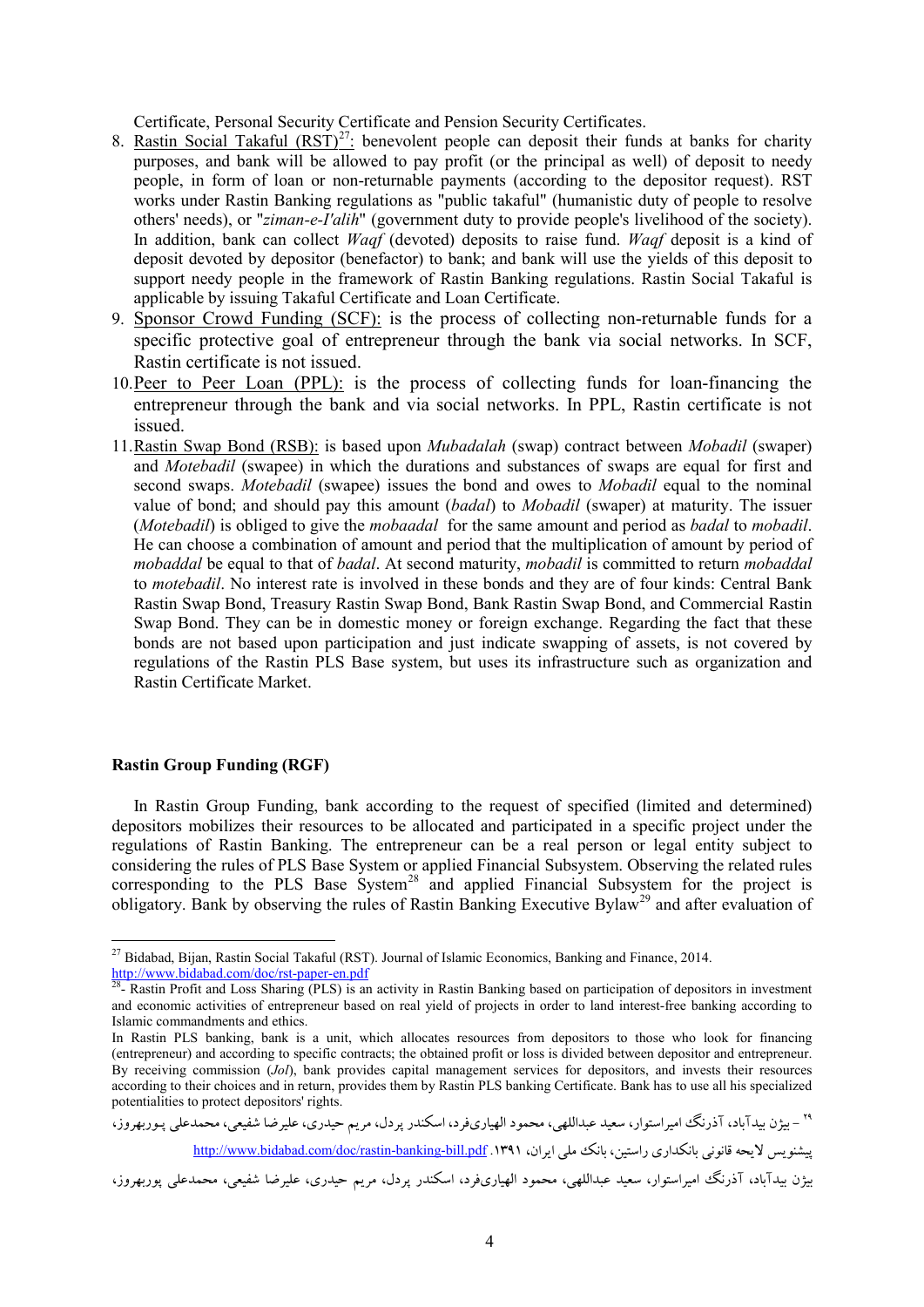the project proposal $30$  and without issuing Rastin Certificate<sup>[31](#page-4-1)</sup> mobilizes the specified depositor's resources for the evaluated project and after receiving necessary guarantees and collaterals allocates them to the entrepreneur and start supervision over the operation of project.

Bank according to the pre-specified dates in project proposal reduces his wage from the outcome of the project and regarding the type of the applied PLS Base System or Financial Subsystem and the detailed cited services in the contract and considering the rules of Rastin Banking Executive Bylaw returns the whole or part of the capital (deposit) principle to the depositors. Final settlement will be at the end of participation period or periodically or once in specific times according to the applied PLS Base System or Financial Subsystem.

In Rastin Group Funding, bank can insert necessary obligations when signing contract with depositors and entrepreneur. These obligations must not be in conflict with Rastin Banking Executive Bylaw. Bank revenue for evaluation and supervision according to Rastin Banking Executive Bylaw and by considering the other rules and regulations can be increased by half due to supplying better services. However, in all cases the contents of the rules of the applied PLS Base System or Financial Subsystem are obligatory.

Evaluation of the project proposal must be done by the assessment unit<sup>[32](#page-4-2)</sup> of the bank either directly or with instrumentality via outsourcing the task of evaluation of the project proposal to other confident assessment corporations or in special case to real assessors. But bank can supply betterquality evaluation of the project proposal due to depositors request and receiving higher evaluation fee. Supervision over the project execution must also be done by trustee unit<sup>[33](#page-4-3)</sup> of the bank either directly or with instrumentality through outsourcing the task of supervision over the project execution to other confident supervision corporations. But bank can also supply better-quality supervision over the project according to depositors request and receiving higher supervision fee. In all cases the responsibilities of assessment and supervision are loaded to bank.

Since in Rastin Group Funding, the relation between depositors and entrepreneur is established via the bank and from the depositor's resources and depositors are aware of the economic and financial condition of entrepreneur, in evaluation of entrepreneur bank dismiss some items of assessments that should be fulfilled in other Financial Subsystems such as: not having returned back cheque and tax settlement certificate relating to previous years entrepreneur's activities. Bank dismisses these items from its evaluation according to depositor's written agreement. Moreover, public information disclosure of entrepreneur as defined in Rastin Banking Executive Bylaw is restricted to depositors.

**.** 

<http://www.bidabad.com/doc/rastin-banking-regulation.pdf> .1891 ،ایشنویس آئیننامه اجرایی بانکداری راستین، بانک ملی ایران، ۱۳۹۱.

<span id="page-4-0"></span><sup>&</sup>lt;sup>30</sup>- Project Proposal is a written document covering a collection of necessary information about the proposed project that describes analytical justification of the project from economic, technical and financial points of view, with enclosed necessary legal licenses and documents; which is submitted to Rastin PLS bank by entrepreneur. After evaluation of the bank if be approved, proposal will be a reference source against entrepreneur executive operations.

<span id="page-4-1"></span> $31-$  Rastin Certificates are a collection of certificates designed and issued in the base system and financial subsystems of Rastin PLS banking. Supervisory feature of the trustee unit of the PLS bank on these certificates, distinguishes them from other financial papers and have prefix of "certificate". Being nameless, negotiable in secondary virtual Rastin Certificates Market, having market price based on supply and demand of certificates, settlement by the last certificate holder are some characteristics of Rastin Certificates. Settlement of these certificates are carried out under the supervision of the trustee unit of PLS bank.

<span id="page-4-2"></span><sup>&</sup>lt;sup>32</sup>- Assessment unit is a unit in PLS department of Rastin PLS bank which assesses the competence and capabilities of entrepreneur and his proposal.

<span id="page-4-3"></span><sup>&</sup>lt;sup>33</sup>- The trustee unit is a unit at PLS department of Rastin PLS bank for supervision and control of Rastin PLS proposed projects on behalf of bank regarding good performance of project in comparison to initial proposal through key indicators and financial reports and supervision for final delivery of the project.